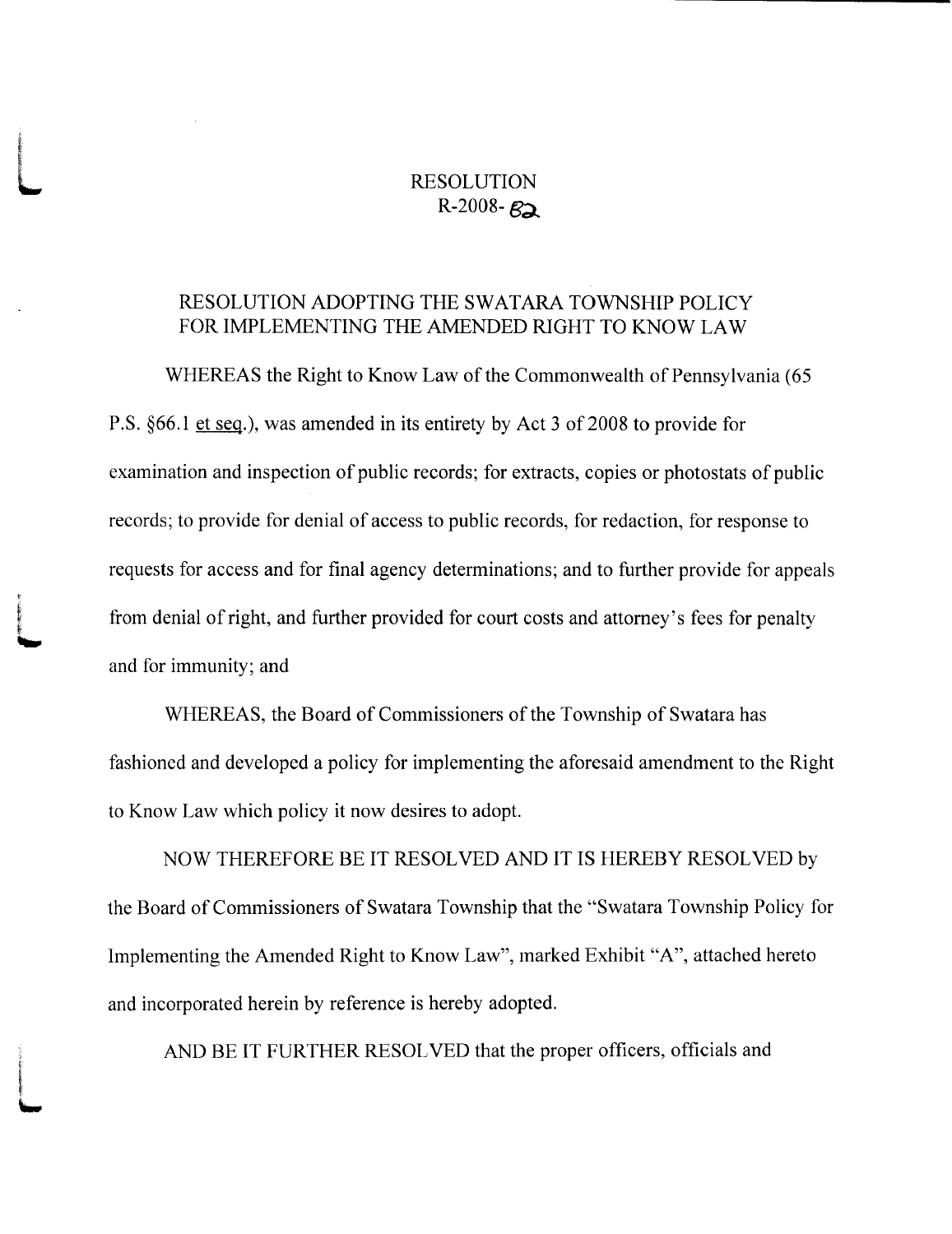employees of the Township are directed to take such actions necessary to implement the policy according to its terms.

ADOPTED by the Board of Commissioners of Swatara Township on the  $\sqrt{6}$  day

Decembe  $\sigma$  $, 2008.$ 

ATTEST:

m Rubini  $\mu$ Secretary

(Seal)

HATE President

Board of Commissioners of Swatara Township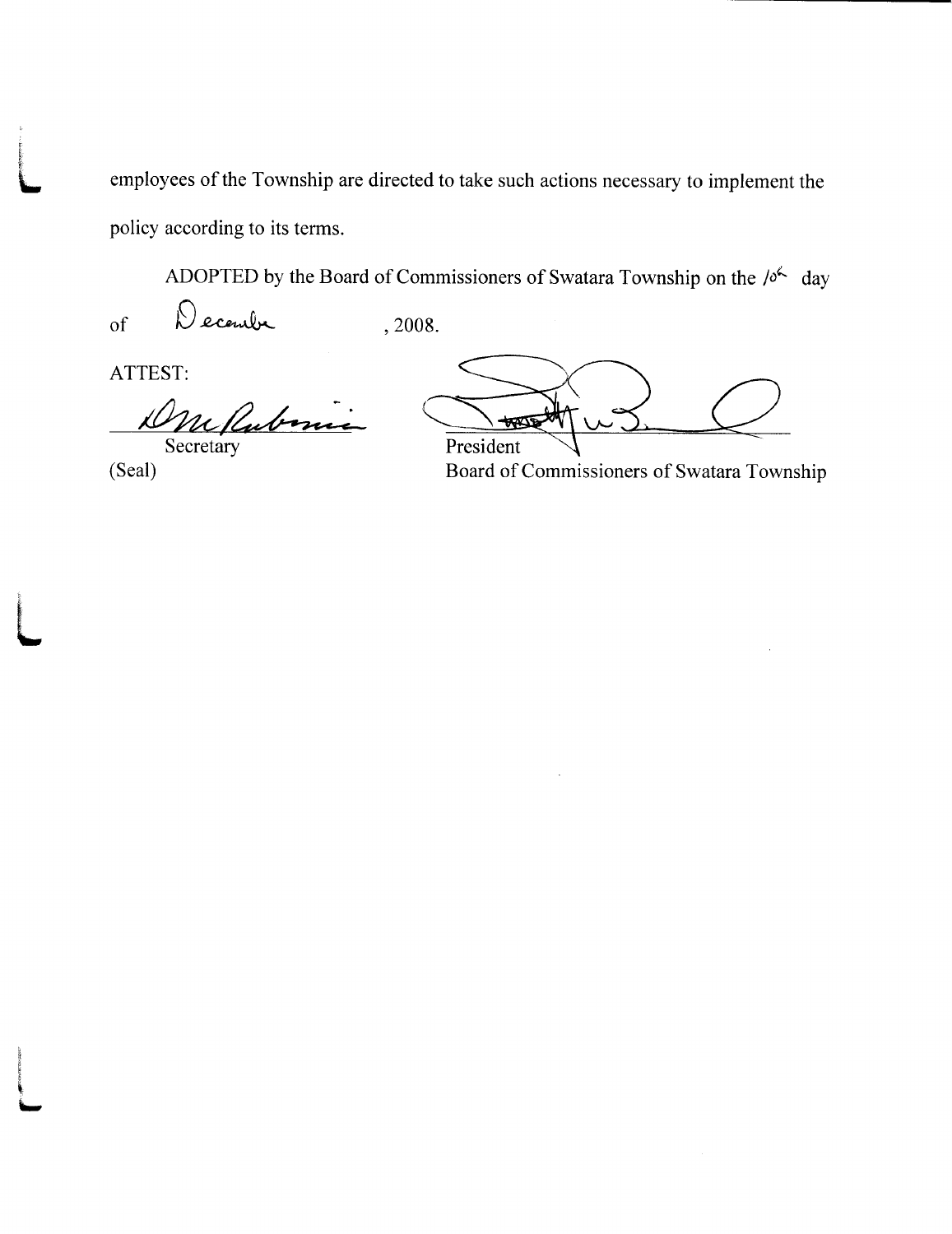## SWATARA TOWNSHIP POLICY FOR IMPLEMENTING THE AMENDED RIGHT-TO-KNOW LAW

## Access to Public Records

 $\mathcal{F}^{\mathcal{G}}_{\mathcal{G}}$  and  $\mathcal{G}^{\mathcal{G}}_{\mathcal{G}}$  and  $\mathcal{G}^{\mathcal{G}}_{\mathcal{G}}$ 

The purpose of this policy is to assure compliance with the Pennsylvania Right-to-Know Law, Act 3 of 2008, as amended, to provide access to public records of SWATARA TOWNSHIP ("Swatara"), to preserve the integrity of Swatara's records, and to minimize the financial impact to the residents of Swatara regarding the resources utilized in the receipt and processing of public record requests and the retrieval and copying of public records.

It is the policy of Swatara to require the presence of <sup>a</sup> designated employee when public records are examined and inspected and to charge reasonable fees for duplication of public records of Swatara. The Board of Commissioners of Swatara designates the Township Administrator as the "Open Records Officer, ("ORO")" for the Township responsible for assuring compliance with the Pennsylvania Right-to-Know Law, in accordance following guidelines:

- 1. The ORO shall receive requests submitted to Swatara under the Right-to-Know Law, direct requests to other appropriate persons within the Township or to appropriate persons in another agency, track the Township's progress in responding to requests and issue interim and final responses under the Right-to-Know Law.
- 2. Upon receiving <sup>a</sup> request for <sup>a</sup> public record or financial record, the ORO shall do all of the following:

(i) Note the date of receipt on the written request.

ii) Compute the day on which the five-day period (five business days from the date the written request is received by the open records officer) will expire and make a notation of that date on the written request.

iii) Maintain an electronic or paper copy of <sup>a</sup> written request, including all documents submitted with the request until the request has been fulfilled. If the request is denied, the written request shall be maintained for <sup>30</sup> days or, if an appeal is filed, until <sup>a</sup> final determination is issued under section IIOI(b) of the Right-to-Know Law or the appeal is deemed denied.

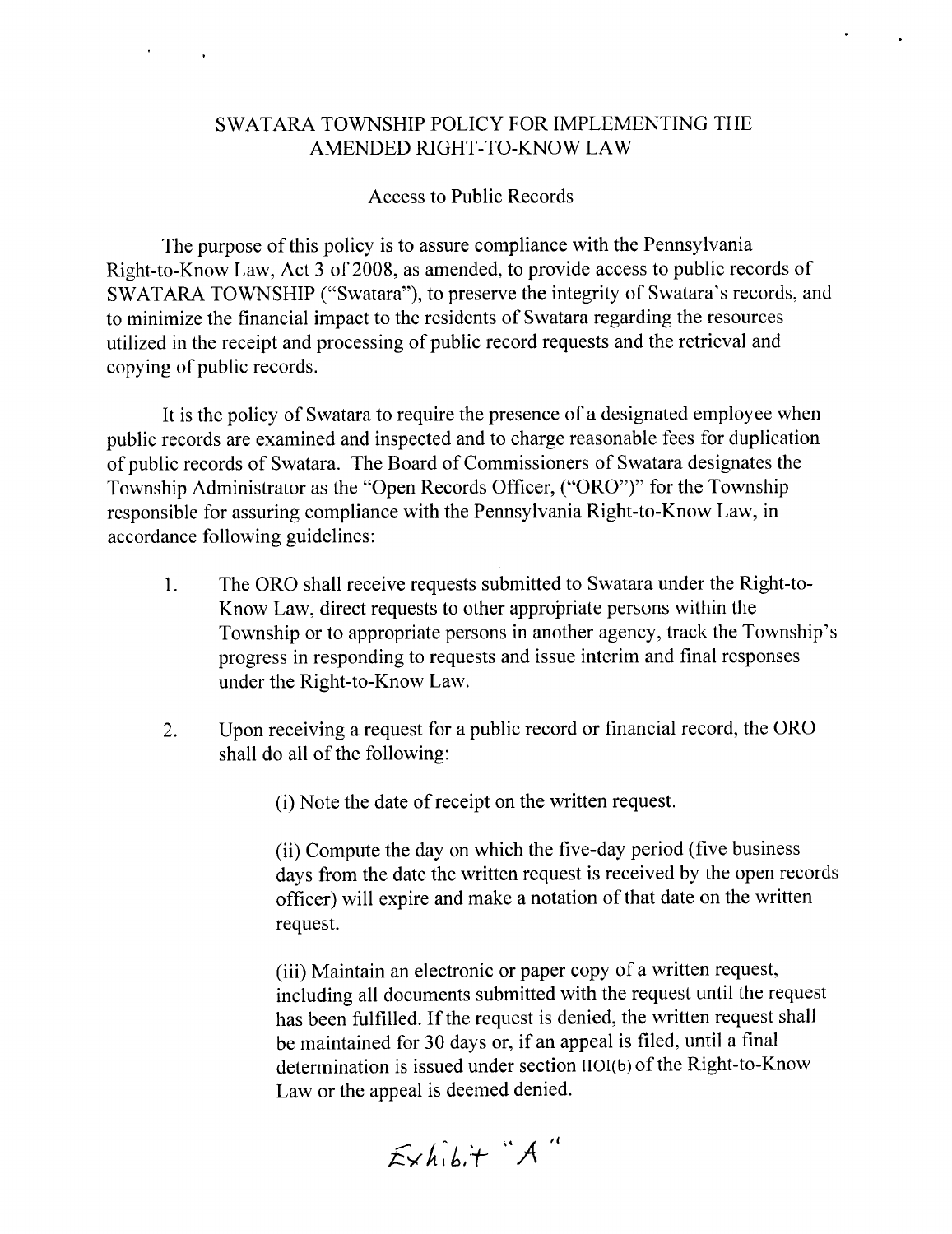- 3. All requests for public records of Swatara under this policy shall be specific in identifying and describing each public record requested. In no case shall Swatara be required to create <sup>a</sup> public record which does not currently exist or to compile, maintain, format or organize <sup>a</sup> public record in <sup>a</sup> manner in which Swatara does not currently compile, maintain, format or organize the public record. All requests for public records shall be submitted in writing and on <sup>a</sup> form provided by Swatara, as attached hereto entitled " Swatara Township Right-to-Know Law Request". Any employee of Swatara who shall receive a request for <sup>a</sup> public record shall immediately forward the request to the ORO.
- 4. The ORO shall make <sup>a</sup> good faith effort to determine whether each record requested is <sup>a</sup> public record or financial record and whether Swatara has possession, custody or control of the identified record. In addition, the ORO shall determine if one of the following applies:

1) the request for access requires redaction of <sup>a</sup> record;

2) the request for access requires the retrieval of <sup>a</sup> record stored in <sup>a</sup> remote location;

3) a timely response to the request for access cannot be accomplished due to bona fide and specified staffing limitations;

4) a legal review is necessary to determine whether the record is <sup>a</sup> record subject to access under this act;

5) the requester has not complied with Swatara' <sup>s</sup> policies regarding access to records;

6) the requester refuses to pay applicable fees authorized by the Right-to-Know Law; or

7) the extent or nature of the request precludes <sup>a</sup> response within the required time period.

If one of the above applies, the ORO shall:

a) Send written notice to the requester within five business days of receipt of the request for access under 1 through 7 above.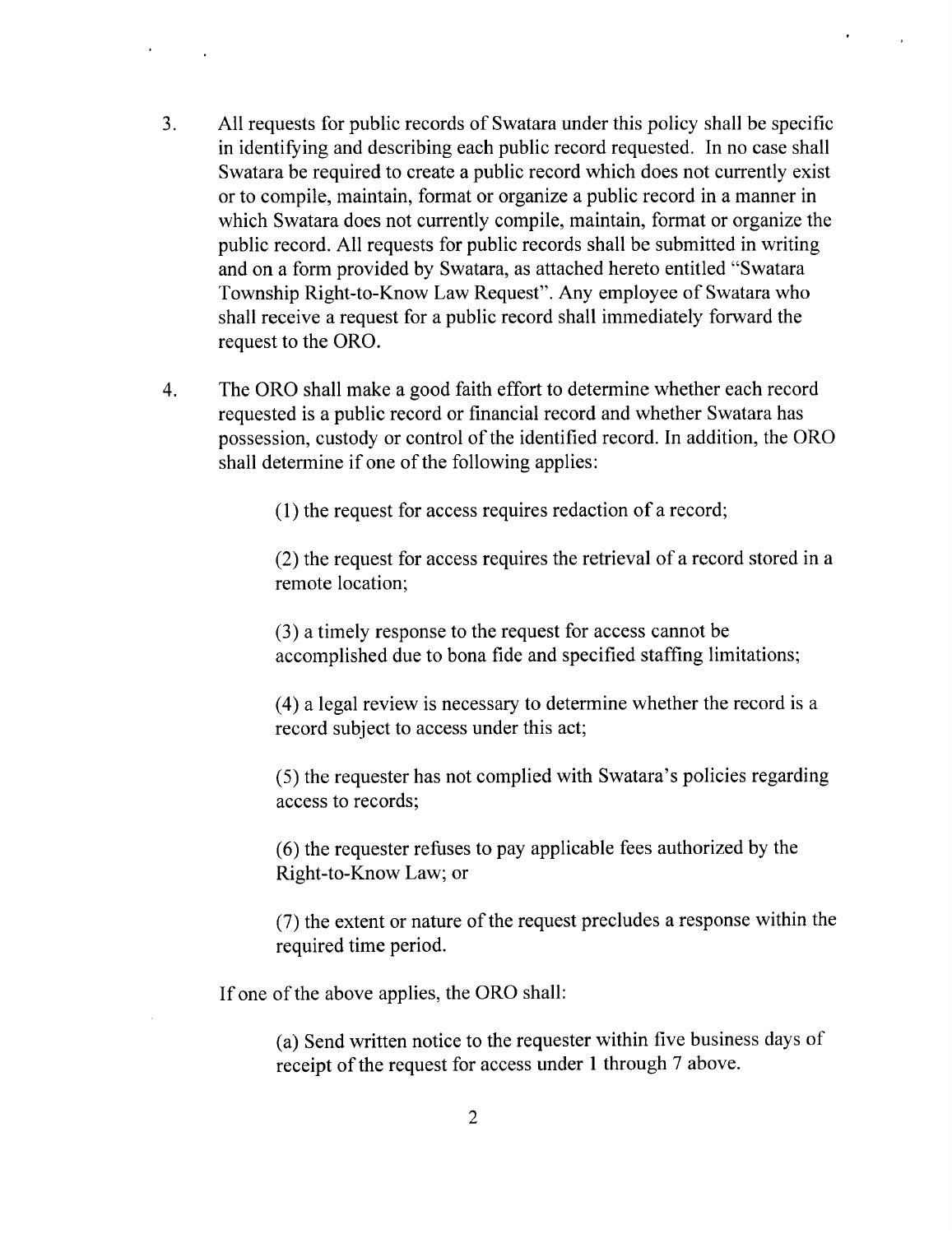b) The notice shall include <sup>a</sup> statement notifying the requestor that the request for access is being reviewed, the reason for the review, <sup>a</sup> reasonable date that a response is expected to be provided and an estimate of applicable fees owed when the record becomes available. If the date that a response is expected to be provided is in excess of <sup>30</sup> days, following the five business days allowed for in (a) above, the request for access shall be deemed denied unless the requester has agreed in writing to an extension to the date specified in the notice.

c) Ifthe requester agrees to the extension, the request shall be deemed denied on the day following the date specified in the notice if the agency has not provided a response by that date.

- 5. The "ORO" shall facilitate a reasonable response to a request for Swatara's public records. In no case is the ORO expected to provide extraordinary staff to respond to the request, but will respond in <sup>a</sup> manner consistent with Swatara's administrative responsibilities and consistent with the requirements of the Pennsylvania Right-to-Know Law.
- 6. The "ORO" shall respond to the requester within five (5) business days from the date of receipt of the written request. If the ORO does not respond within five  $(5)$  business days of receipt thereof, the request is deemed denied.
- 7. The response by the ORO shall:

a) Grant the Request ( see Right-to-Know Response Form- Granted Request)

b) Deny the Request ( see Right-to-Know Response Form- Denial)

c) Grant the Request in part and deny the Request in part ( see Rightto-Know Response Form- Granted in Part/Denied in Part)

d) Give Notice pursuant to Paragraph 4b.

8. If access to the public record requested is approved, the public record shall be available for access during the regular business hours of Swatara. The ORO shall cooperate fully with the requester, while also taking reasonable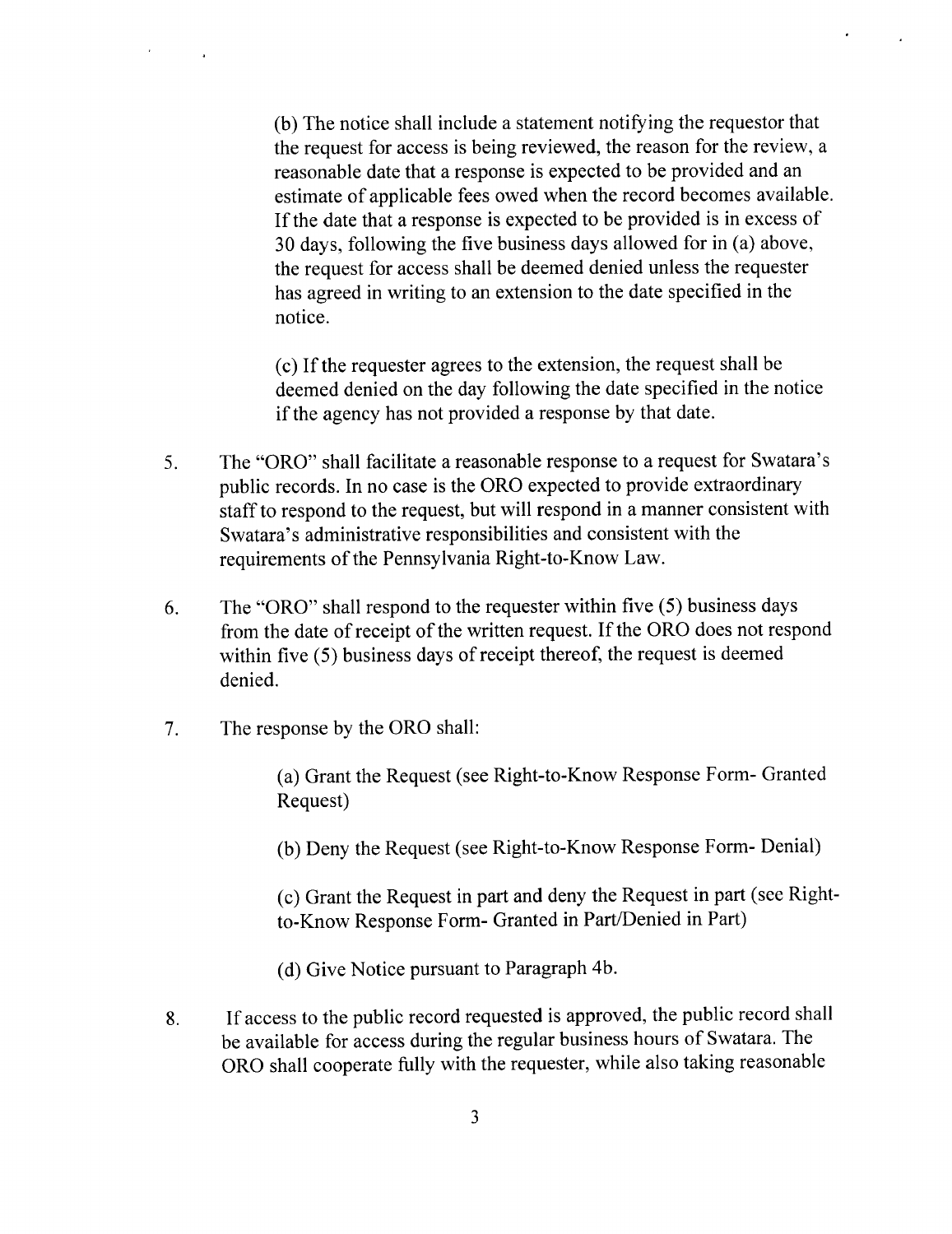measures to protect Swatara's public records from the possibility of theft and/or modification. The presence of a designated employee is required when public records are examined and inspected.

9. The record being provided to <sup>a</sup> requester shall be provided in the medium requested if it exists in that medium; otherwise, it shall be provided in the medium in which it exists. Swatara may make its records available through any publicly accessible electronic means.

Swatara may respond to a request by notifying the requester that the record is available through publicly accessible electronic means or that Swatara will provide access to inspect the record electronically.

If the requester is unwilling or unable to access the record electronically, the requester may, within 30 days following receipt of the notification, submit <sup>a</sup> written request to Swatara to have the record converted to paper. Swatara shall provide access to the record in printed form within five days ofreceipt of the written request for conversion to paper.

10. Fees for duplication of public records shall be as follows:

(a) Photocopying: 25 cents  $(\$0.25)$  per page. (A "photocopy is either <sup>a</sup> single- sided copy or one side of <sup>a</sup> double- sided black and white copy of a standard  $8.5" \times 11"$  page).

b) Specialized documents: actual cost to Swatara of duplicating the public record. (A specialized document is, for example, but not limited to, blue prints, color copies, non-standard sized documents)

c) Certification of <sup>a</sup> record: \$ 1. <sup>00</sup> per record. Please note that certification fees do not include notarization fees.

d) Facsimile/Microfiche/ Other Media: actual cost to provide.

e) Postage: actual cost to Swatara of mailing the public record.

f) Police vehicle accident report: \$ 15. <sup>00</sup> per report.

g) Conversion to Paper: If <sup>a</sup> record is only maintained electronically or in other non-paper medica, duplication fees shall be limited to the